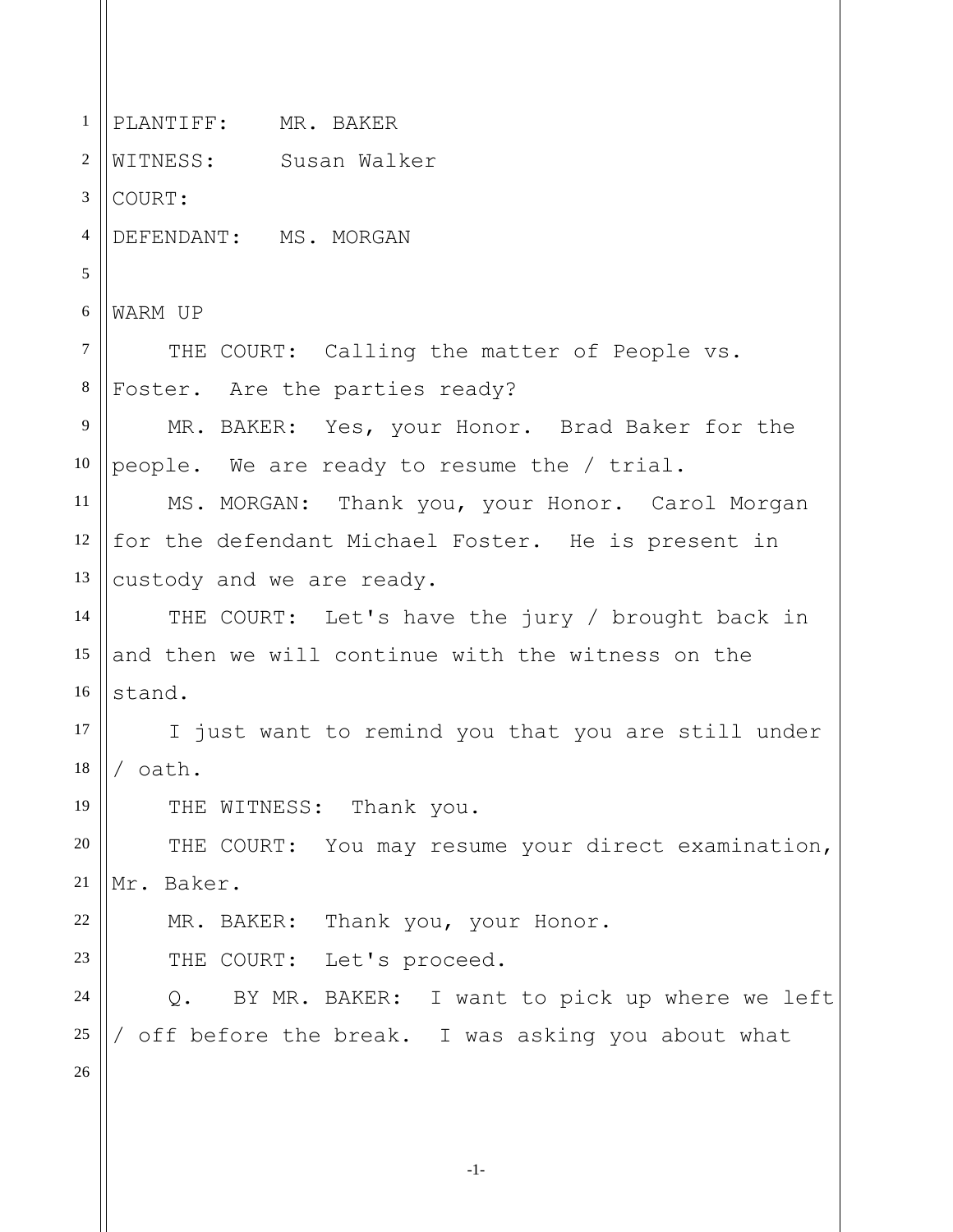1 2 3 4 5 6 7 8 9 10 11 12 13 14 15 16 17 18 19 20 21 22 23 24 25 26 you observed on that Saturday afternoon. Do you remember what we were talking about? A. Yes, / I do. Q. Okay. When you arrived at the storage facility, were you alone or was there someone with you? A. Yes. When I went there the / first time I was by myself. My father had dropped me off on his way to work. Q. Do you recall what time it was that / you arrived there? A. I would guess about 7:00 a.m. that morning. MS. MORGAN: Objection. Speculation. THE COURT: Sustained. Q. BY MR. BAKER: You can't guess, but if you can estimate it for \*/ us, that's fine. A. I would estimate about 7:00 a.m. in the morning. Q. Now, you say your father dropped you off. Does that mean that / you walked into the location or did you have to go through the access gate? A. We drove through the gate. We had to input our / personal security code. It is a number code that we enter into the machine and it opens the gate. Q. Your dad drove you into the / business and dropped you off somewhere inside?

-2-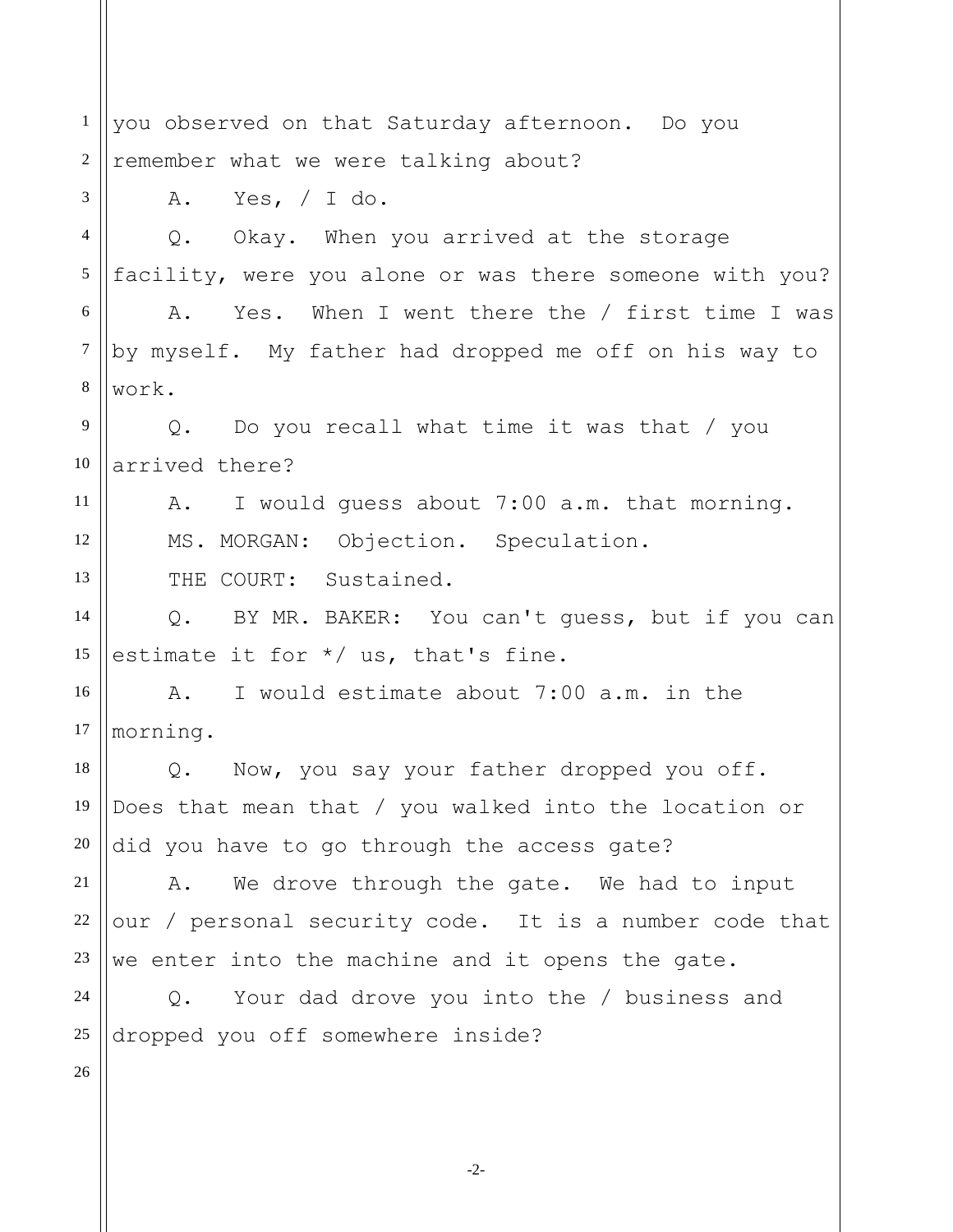| $\mathbf{1}$   | A. Correct. He dropped me off by my storage                    |
|----------------|----------------------------------------------------------------|
| $\overline{2}$ | shed. I actually call it my garage.                            |
| 3              | $Q$ .<br>Okay.                                                 |
| $\overline{4}$ | A.<br>Since I / live at home with my parents, or did           |
| 5              | at the time. I didn't have my own garage so I needed           |
| 6              | the storage to put my / furniture and belongings.              |
| $\overline{7}$ | MS. MORGAN: No question pending.                               |
| 8              | THE COURT: Okay. Let's just proceed with the next              |
| 9              | question.                                                      |
| 10             | BY MR. BAKER: When you observed the defendant<br>$Q_{\bullet}$ |
| 11             | there that morning, do you remember / where you first          |
| 12             | saw him?                                                       |
| 13             | Yes. It was on the third floor of the<br>Α.                    |
| 14             | building.                                                      |
| 15             | Is that where your unit is located?<br>Q.                      |
| 16             | Yes. I have / two garages there, but I was up<br>A.            |
| 17             | there on the third floor that morning.                         |
| 18             | Where is your other unit located?<br>Q.                        |
| 19             | It's on the first floor. $*/$<br>Α.                            |
| 20             |                                                                |
| 21             | **END OF WARMUP**                                              |
| 22             |                                                                |
| 23             |                                                                |
| 24             |                                                                |
| 25             |                                                                |
| 26             |                                                                |
|                |                                                                |
|                |                                                                |

-3-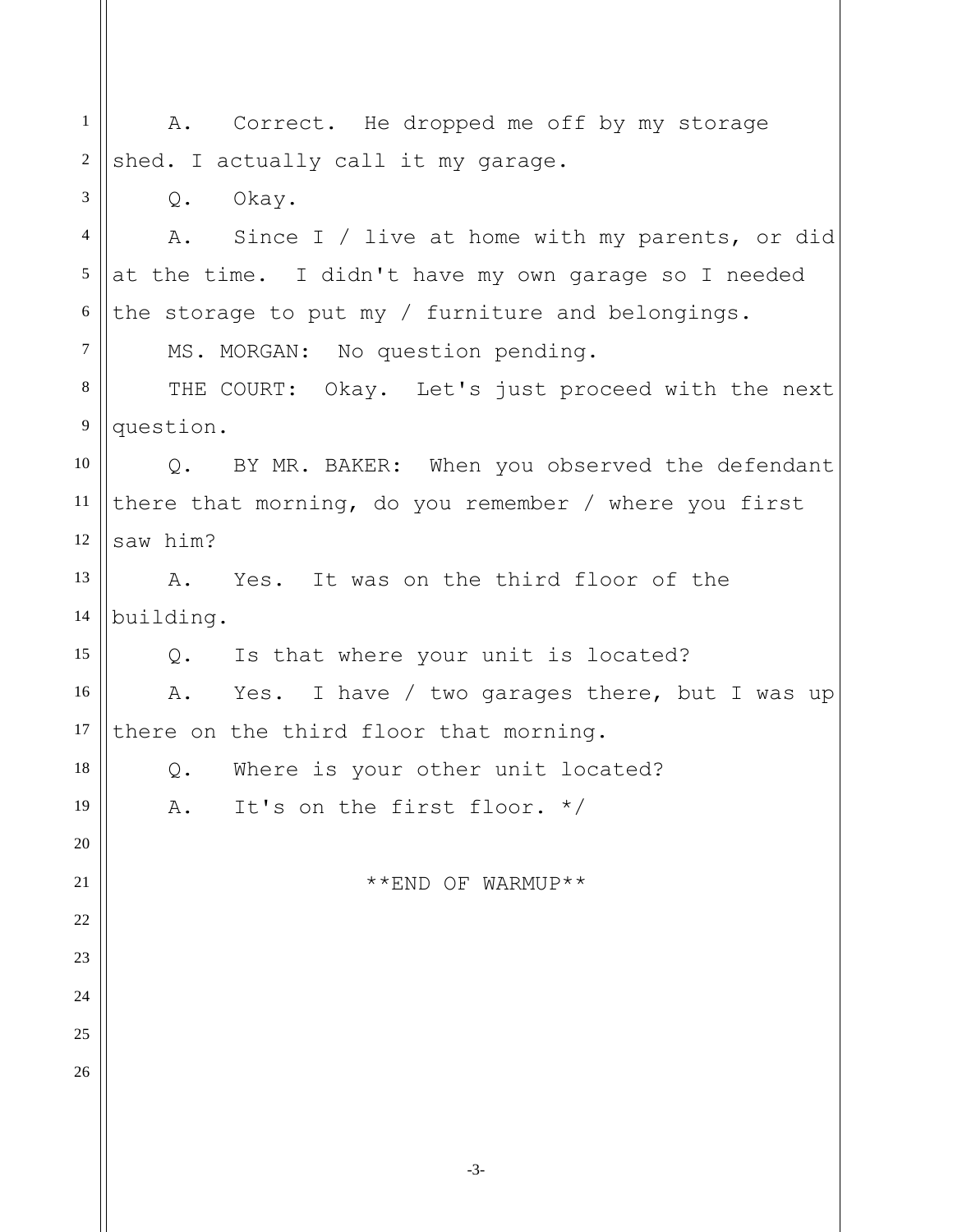1 2 3 4 5 6 7 8 9 10 11 12 13 14 15 16 17 18 19 20 21 22 23 24 25 26 EXAM Q. BY MR. BAKER: Did you begin renting both of those storage units at the same time? A. No. I rented the one on the first floor previously. It is / a smaller unit I have personally rented for a really long time. Q. Actually, the one on the third floor is bigger than that one? A. Uh-huh. / THE COURT: Excuse me. You have to answer yes or no so the reporter can take it down. THE WITNESS: I'm sorry. THE COURT: That's all right. It is easy to / do in regular conversation, but we have to attempt to have all your answers be verbal and be out loud. THE WITNESS: All right. THE COURT: Is that a / yes? THE WITNESS: Yes. THE COURT: Okay. Counsel, let's proceed. Q. BY MR. BAKER: Let's go to the afternoon you witnessed the defendant on the third floor. Describe to us what you first / observed? A. I saw him with a moving cart by his unit and he was loading things on the cart. Q. Do you recall the approximate time / that you initially saw the defendant on the third floor?

-4-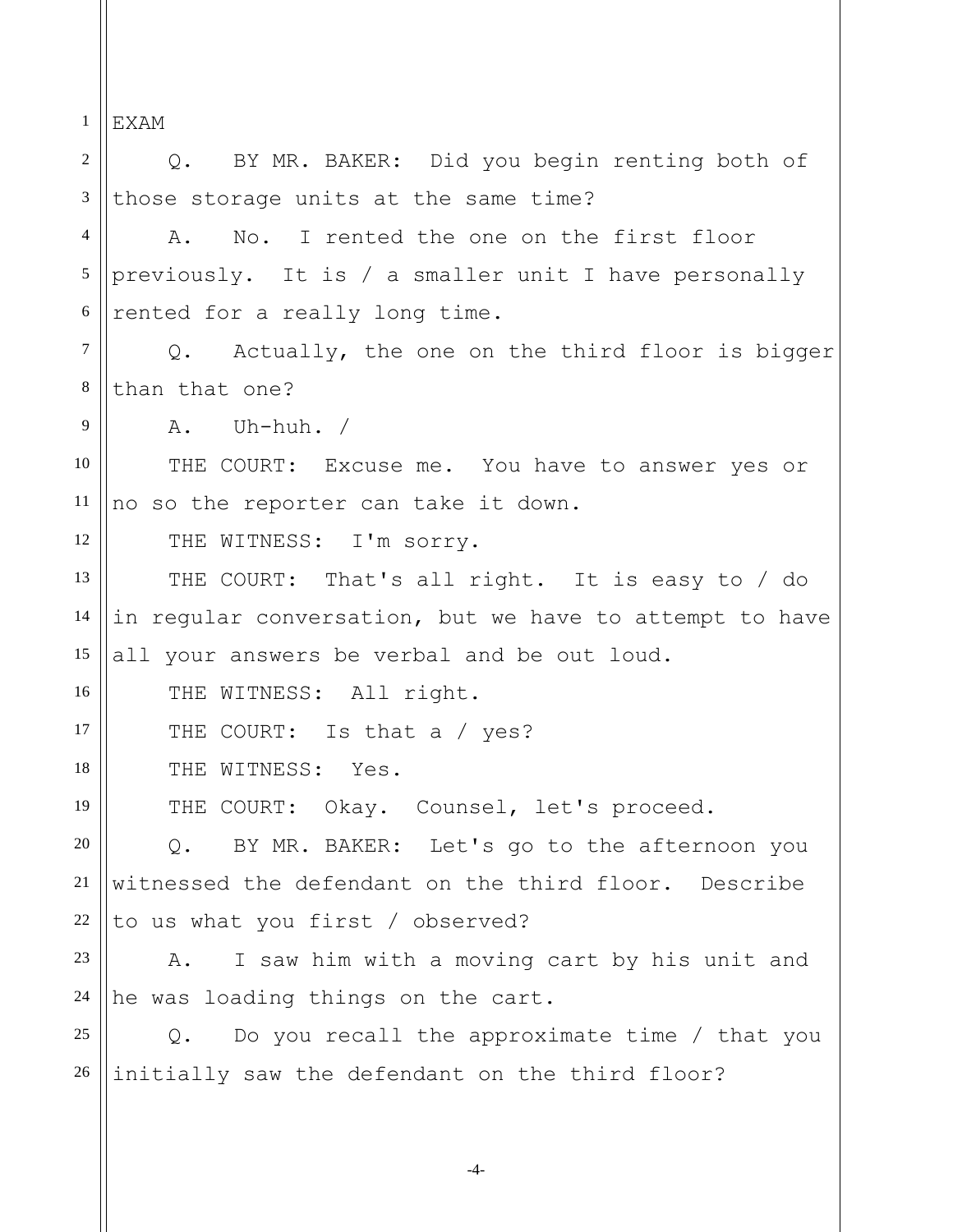1 2 3 4 5 6 7 8 9 10 11 12 13 14 15 16 17 18 19 20 21 22 23 24 25 26 A. I would estimate about 10:30 in the morning. Q. Okay. You said he was loading / a cart by his unit. Had you ever seen the defendant there before? A. Well, I had seen him in the building, but not on the \*/ third floor. Q. Where had you seen him previously? A. It was just when I would be going in or out of the garages and I would / see him down by the office. Q. All right. How frequently would you see him? MS. MORGAN: Objection. Vague as to time. MR. BAKER: I am just talking about while / she was renting space there. MS. MORGAN: I believe that time period has not really been cleared up yet. Maybe we can have -- THE COURT: Counsel, just a minute. / Objection is overruled. Counsel, restate your question. Q. BY MR. BAKER: During the time that you rented space at Storage World, how frequently would you see the defendant there? / A. I can't remember when I first saw him for sure, but I think it was only in the last year or so. Q. You mean within / the previous year before this particular weekend in question? A. Correct. It was probably about six months or so before that when I first saw him. /

-5-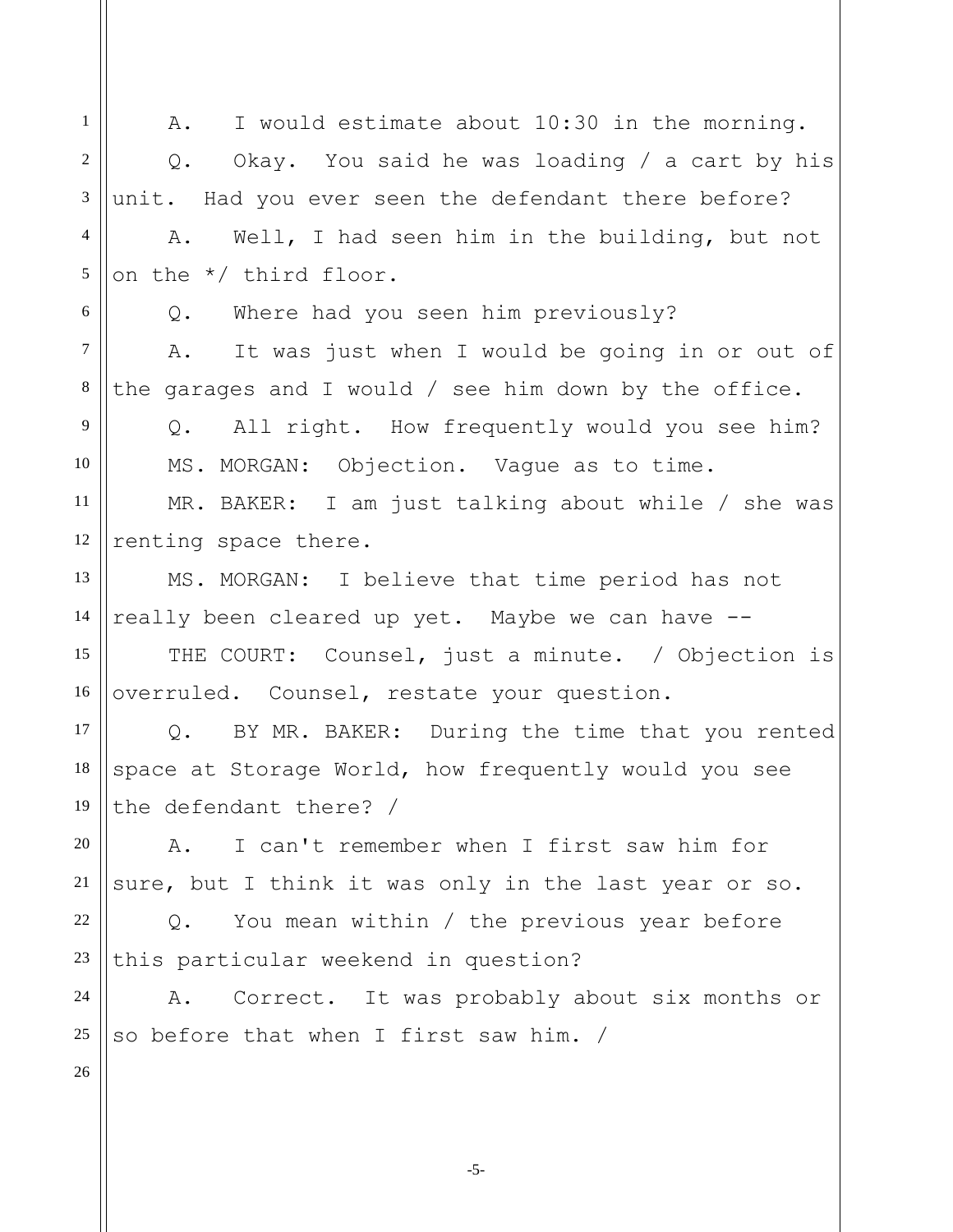| $\mathbf{1}$     | Now, seeing that we are talking about June the<br>Q.  |
|------------------|-------------------------------------------------------|
| $\boldsymbol{2}$ | 14th, would it be sometime in December when you first |
| $\mathfrak{Z}$   | met the defendant?                                    |
| $\overline{4}$   | MS. MORGAN: Objection. Assumes facts / not in         |
| $\mathfrak s$    | evidence that she met him.                            |
| $\sqrt{6}$       | THE COURT: Sustained.                                 |
| $\boldsymbol{7}$ | BY MR. BAKER: Now, did you first see the<br>Q.        |
| $\,8\,$          | defendant at the business sometime in December?       |
| 9                | A. Yes, I think so. $*/$                              |
| 10               |                                                       |
| 11               |                                                       |
| 12               |                                                       |
| 13               |                                                       |
| 14               |                                                       |
| 15               |                                                       |
| 16               |                                                       |
| 17               |                                                       |
| 18               |                                                       |
| 19               |                                                       |
| 20               |                                                       |
| $21\,$           |                                                       |
| 22               |                                                       |
| 23               |                                                       |
| 24<br>25         |                                                       |
| 26               |                                                       |
|                  |                                                       |
|                  |                                                       |
|                  |                                                       |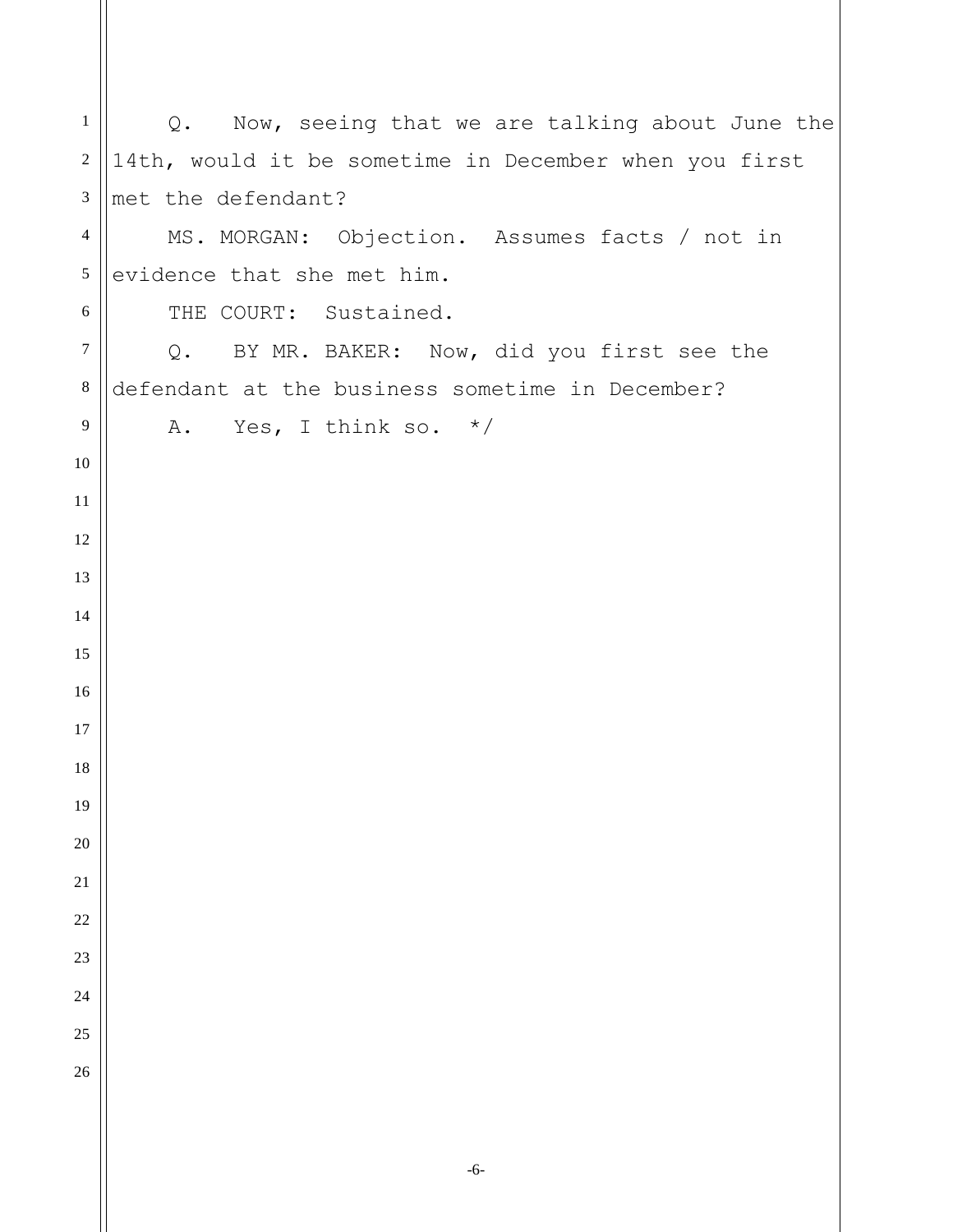1 START TYPING

2 3 4 5 6 7 8 9 10 11 12 13 14 15 16 Q. BY MR. BAKER: How do you remember that? A. I remember getting some things from my storage unit for the holidays and I saw him there. Q. Is there some / reason that you remember seeing him during that period? A. He really stands out, his physical appearance. He is a pretty big guy. Q. Did it have / any connection to the time of year? A. Not really. I just remember that he was a big guy and he had a long beard. Q. Do / you remember explaining to the officers you thought of Santa when you saw him because it was around Christmastime and you wondered if he was / working as a Santa at the mall?

17 18 19 20 A. Correct. Now that you remind me, I do remember saying something like that. I had forgotten about that. / He was bald, though. That's basically all I remember.

21 22 23 Q. All right. Now, when you saw him on that Saturday with the cart by what you / thought was his unit, did you have any conversation with him?

24 25 26 A. I simply said good morning. I was working in my garage. I heard some / noise so I came out and saw somebody was in the unit directly across the way.

-7-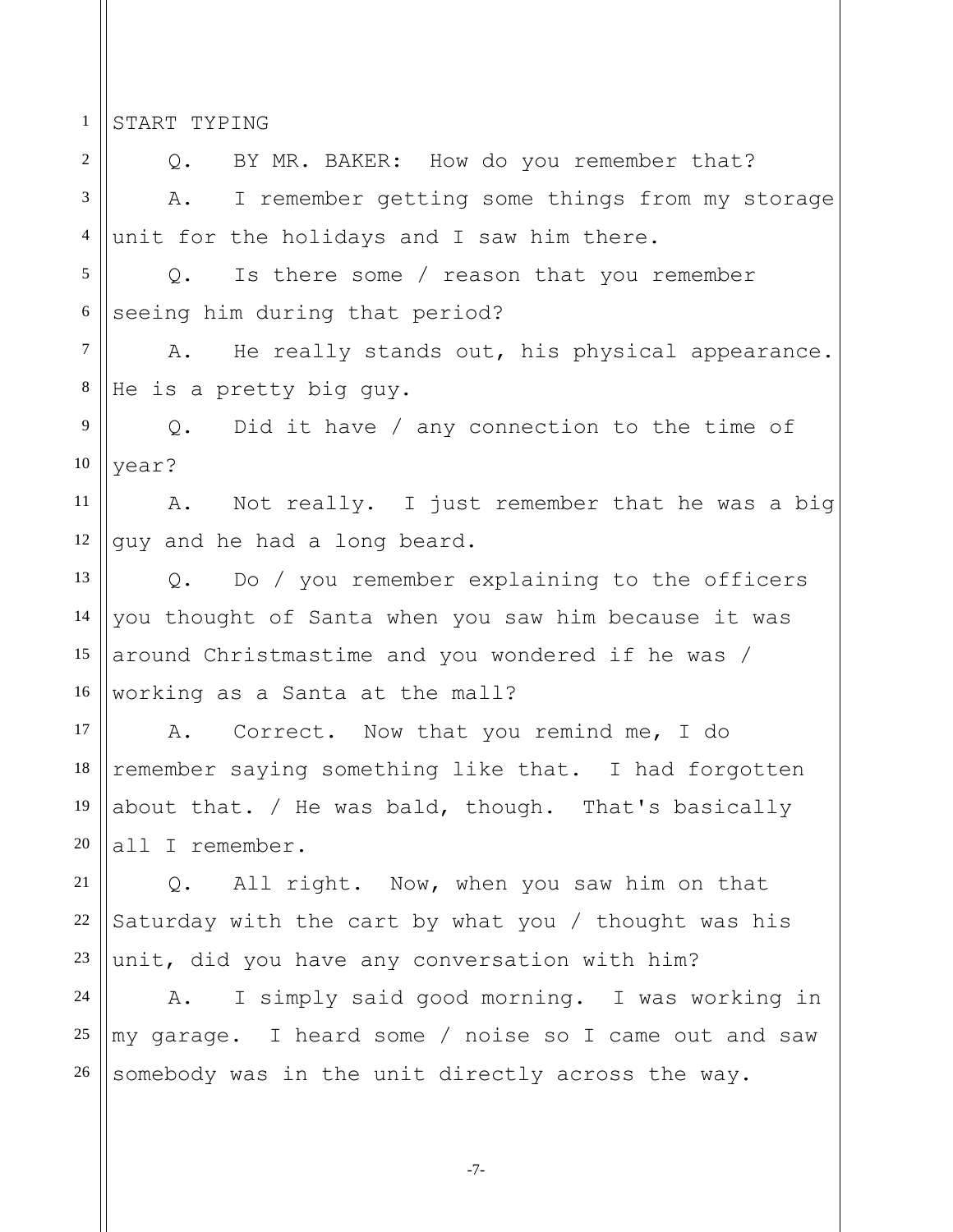1 2 3 4 5 6 7 8 9 10 11 12 13 14 15 16 17 18 19 20 21 22 23 24 25 26 Q. Did the defendant have any conversation with you? A. Not \*/ really. He was surprised to see me. MS. MORGAN: Objection. No foundation. Calls for speculation. THE COURT: Sustained. Q. BY MR. BAKER: Did the defendant say anything to you after you greeted him? / A. Nothing. Q. Did you say anything else to Mr. Foster after that? A. Nothing right away, no. Like I say, I returned back to my garage, but / I came out immediately when I heard the noise. I went back and finished working on my stuff. Q. What was it that you were doing / that morning? A. Well, I was trying to go through some of my things and working on getting it ready to move. Q. Were you moving out / of the storage place that afternoon? A. No. I had recently purchased a house, but couldn't move in right away. I was having some construction done / and I was staying at my parents' house just temporarily. I needed to put my things in storage for a little while.

-8-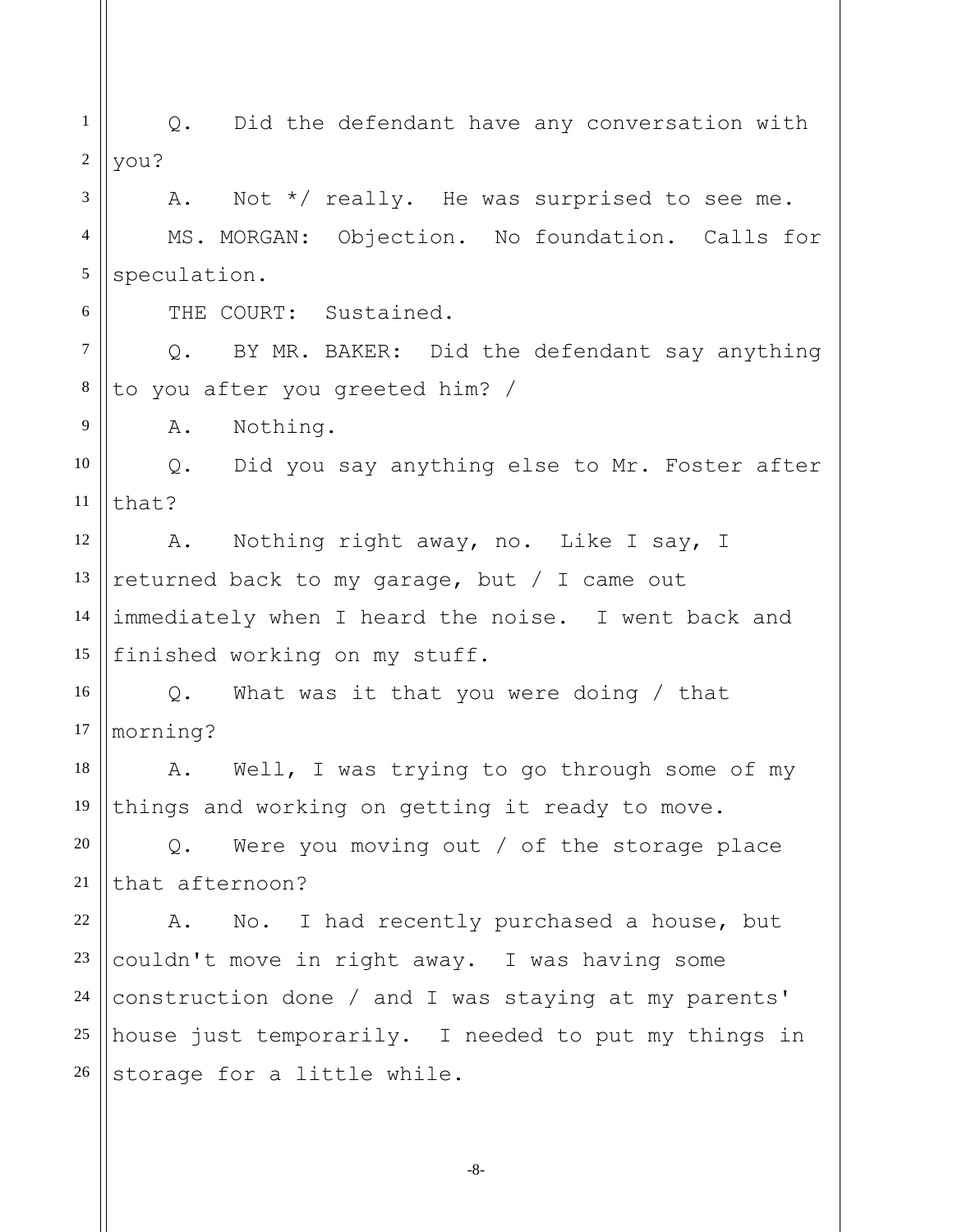1 2 3 4 5 6 7 8 9 10 11 12 13 14 15 16 17 18 19 20 21 22 23 24 25 26 Q. All right. So / did you -- A. I was attempting to go through my belongings and throw things away so I didn't move stuff into the new house that I / really didn't need or want. MS. MORGAN: Objection. Nonresponsive. THE COURT: All right. At this point it is. Just wait for the next question, please. THE WITNESS: Okay. THE COURT: Counsel, next question. \*/ Q. BY MR. BAKER: What did you personally observe the defendant doing with the moving cart? A. He was loading boxes on the cart. Q. What type of boxes did you / witness him loading onto the cart that morning? A. I saw a lot of those Rubbermaid cartons that people store things in. He was quickly stacking / them on the cart. Q. When you say Rubbermaid cartons, are you talking about the kind that you can purchase at retail outlets like Target and / places like that? A. Exactly. They are pretty common and you see them all over the place. They are perfect for storing things. MR. BAKER: Your Honor, I / have a couple photographs here I would like to mark as exhibits next in order.

-9-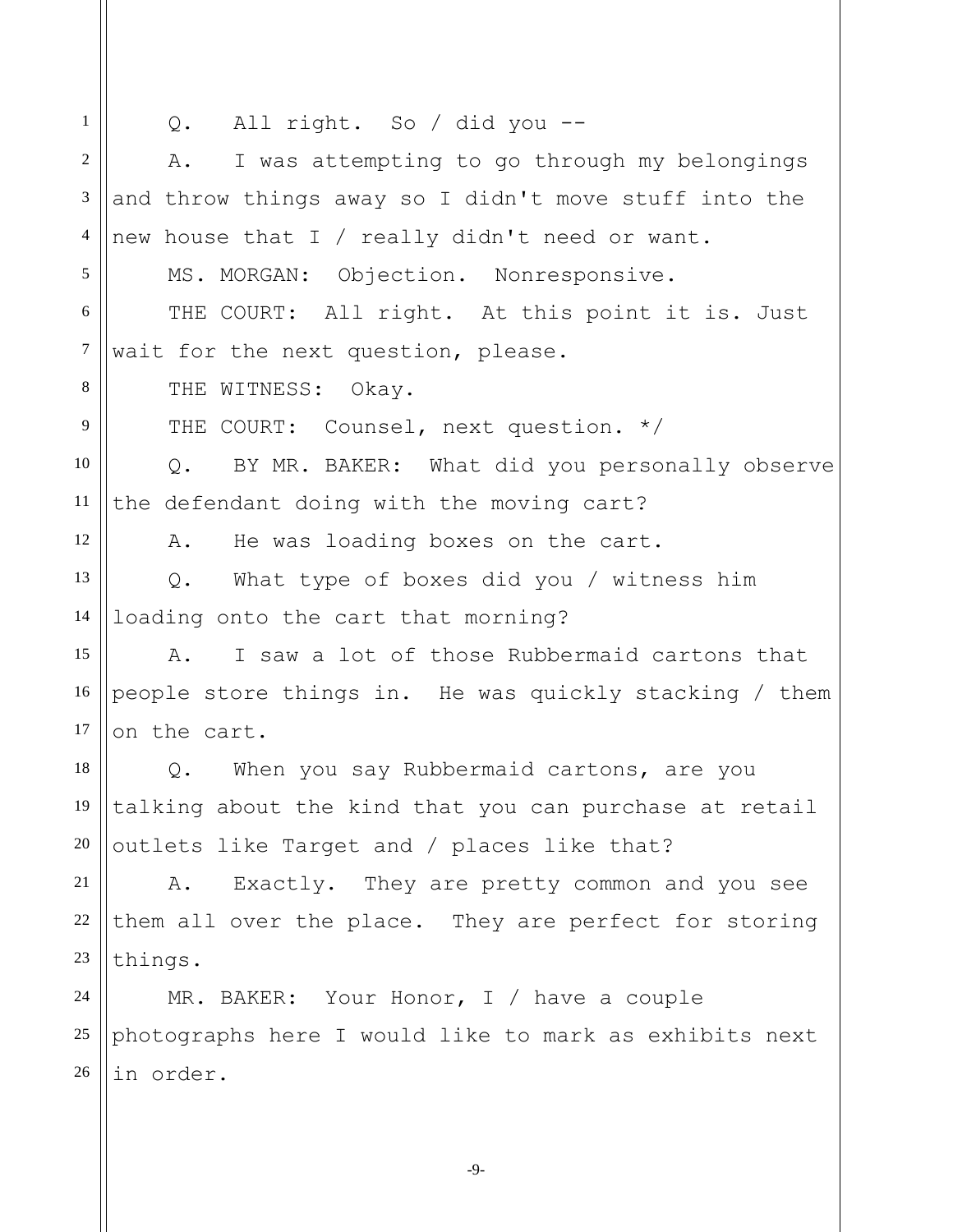| $\mathbf{1}$   | THE COURT: Certainly, Mr. Baker. How many do you                |
|----------------|-----------------------------------------------------------------|
| $\mathbf{2}$   | anticipate marking at / this time?                              |
| 3              | MR. BAKER: I would request to mark two                          |
| $\overline{4}$ | photographs.                                                    |
| 5              | THE COURT: Okay. Both photographs may be so                     |
| $6\,$          | marked as Exhibit 8 and 9.                                      |
| $\overline{7}$ | MR. BAKER: Thank you, your Honor. /                             |
| 8              | MS. MORGAN: May I see those before you show the                 |
| 9              | witness?                                                        |
| 10             | MR. BAKER: Certainly.                                           |
| 11             | MS. MORGAN: Thank you.                                          |
| 12             | BY MR. BAKER: Do you recognize these exhibits<br>$Q_{\bullet}$  |
| 13             | as pictures of the items you saw loaded / on the cart?          |
| 14             | Yes, I do. I don't know if they are the same<br>Α.              |
| 15             | boxes, but they look the same.                                  |
| 16             | They look similar to what $*/$ you saw on that<br>$Q_{\bullet}$ |
| 17             | day?                                                            |
| 18             | A. Yes, they do.                                                |
| 19             | Approximately how long would you estimate that<br>$Q_{\bullet}$ |
| 20             | the defendant was there loading the boxes?                      |
| 21             | After I talked / to him, he was only there<br>Α.                |
| 22             | about another five minutes or so and then he                    |
| 23             | disappeared.                                                    |
| 24             | Did you see where he went?<br>$Q$ .                             |
| 25             | No, I didn't. $/$<br>Α.                                         |
| 26             | MR. BAKER: No further questions at this time.                   |
|                |                                                                 |

-10-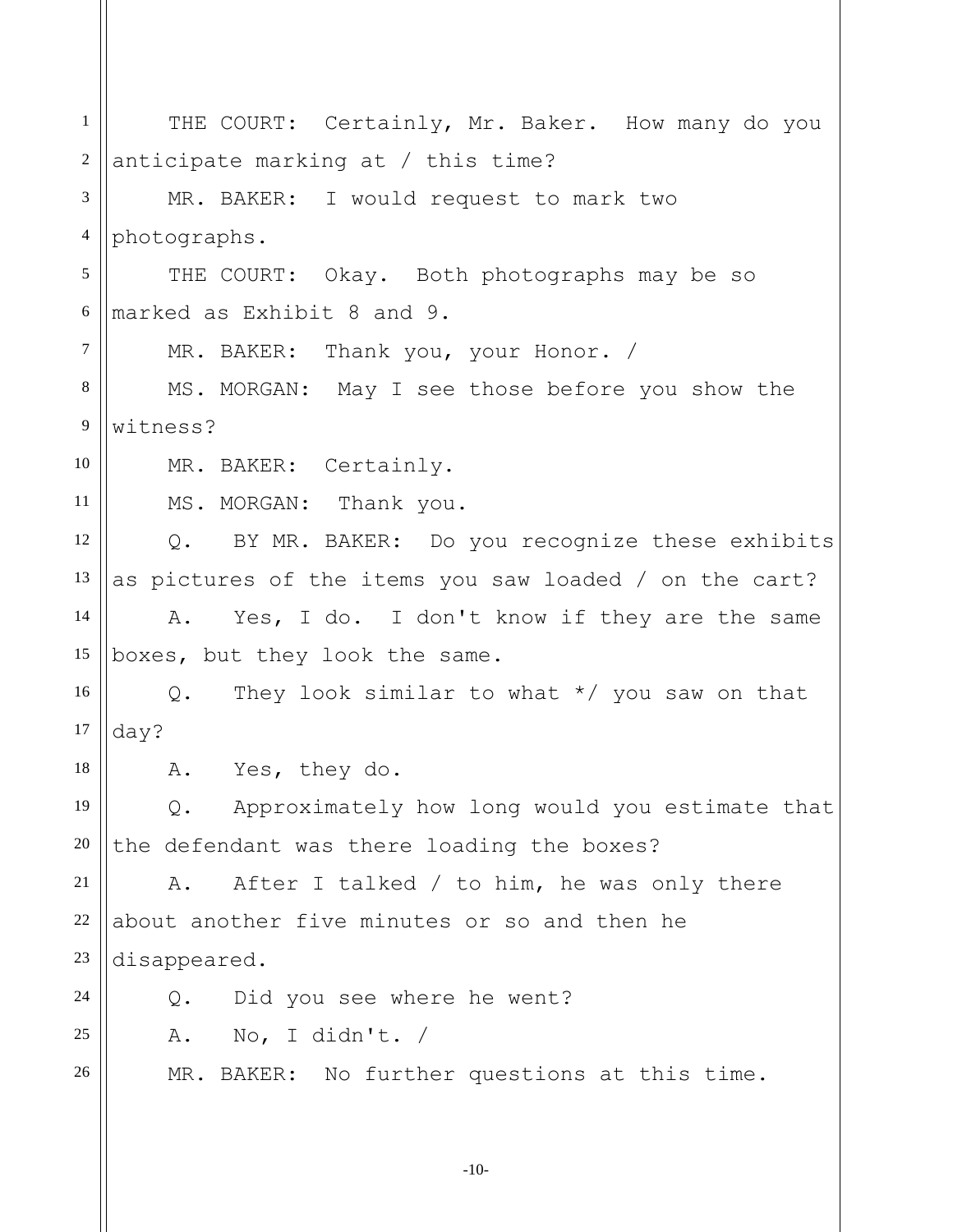1 2 3 4 5 6 7 8 9 10 11 12 13 14 15 16 17 18 19 20 21 22 23 24 25 26 THE COURT: Cross-examination. MS. MORGAN: Yes, your Honor. Thank you. THE COURT: Let's proceed. CROSS-EXAMINATION Q. BY MS. MORGAN: Good afternoon, Ms. Walker. A. Hello. Q. How are you today? A. I am / fine. Thank you. Q. I just have a few more questions for you. A. All right. Q. This morning I asked you about your history of renting space / at Storage World. You testified you had been there for how many years? A. Well, I rented one garage there for a really long time and / subsequently the bigger one I had rented for about two or three months. Q. All right. And you needed the extra garage because you were moving / into a new home; is that correct? A. That's correct. Q. What month was it that you purchased your new home? MR. BAKER: Objection. Irrelevant. THE COURT: Overruled. You may answer. /

-11-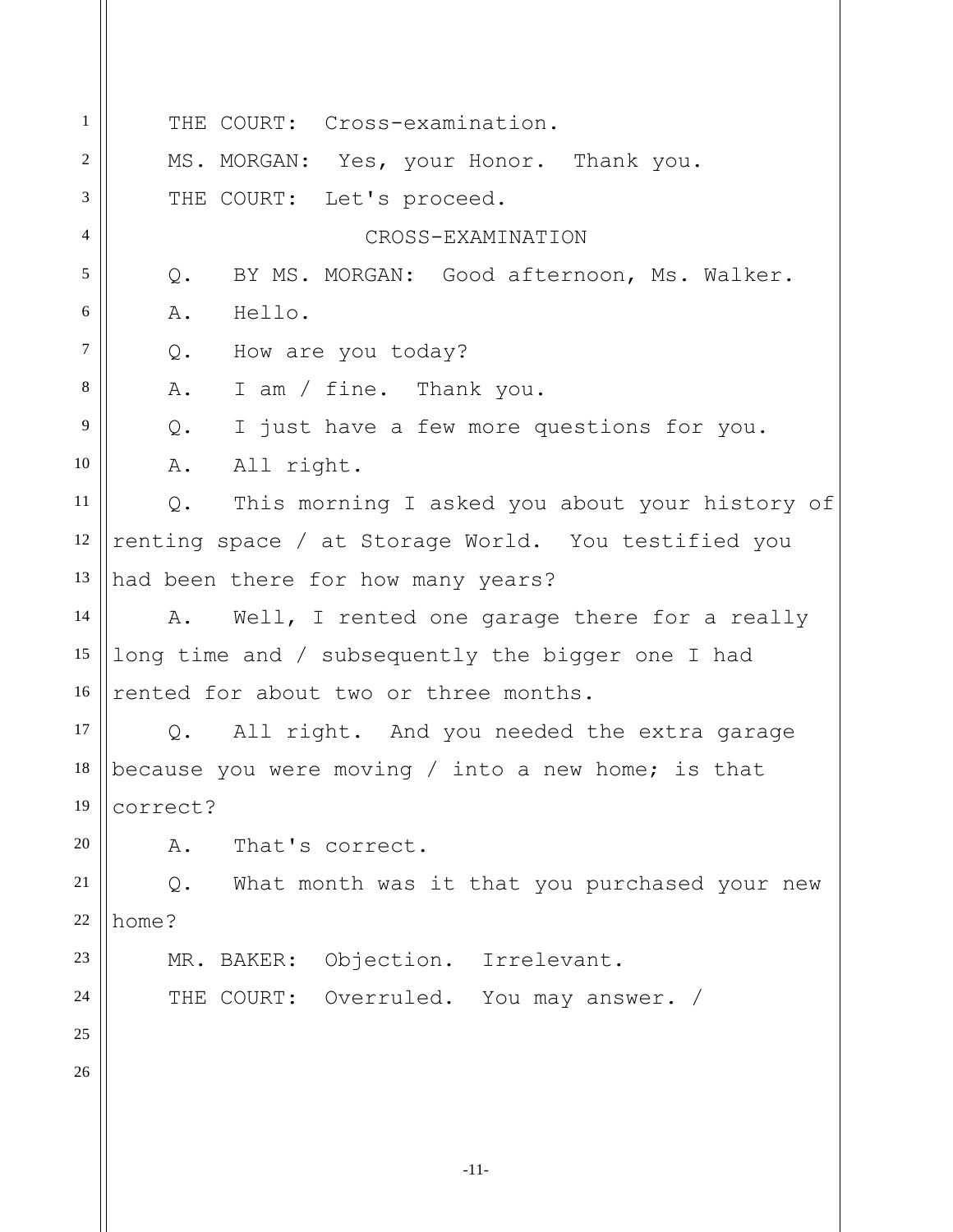1 2 3 4 5 6 7 8 9 10 11 12 13 14 15 16 17 18 19 20 21 22 23 24 25 26 THE WITNESS: I believe the escrow closed in March or April and I moved out of my old apartment and in with my parents in April. Q. BY MS. MORGAN: Now, \*/ on the day that you witnessed my client at the facility, you said he was at his unit with a moving cart? A. Yes. I thought / it was his unit at that time. Q. You testified you had seen Mr. Foster on the ground floor of the premises on a prior occasion; / is that right? A. That's correct. Q. And I believe you testified he was located near the office; is that correct? A. That's right. Q. Was he in the / office or outside of the office? A. If I remember it correctly, he was just hanging around outside the office. Q. Did you ever see him in / the office behind the desk? A. You mean like he worked there or something? Q. Yes. Did you believe he was employed there at that particular time? / A. I didn't think about that. I thought he was just a customer like I was.

-12-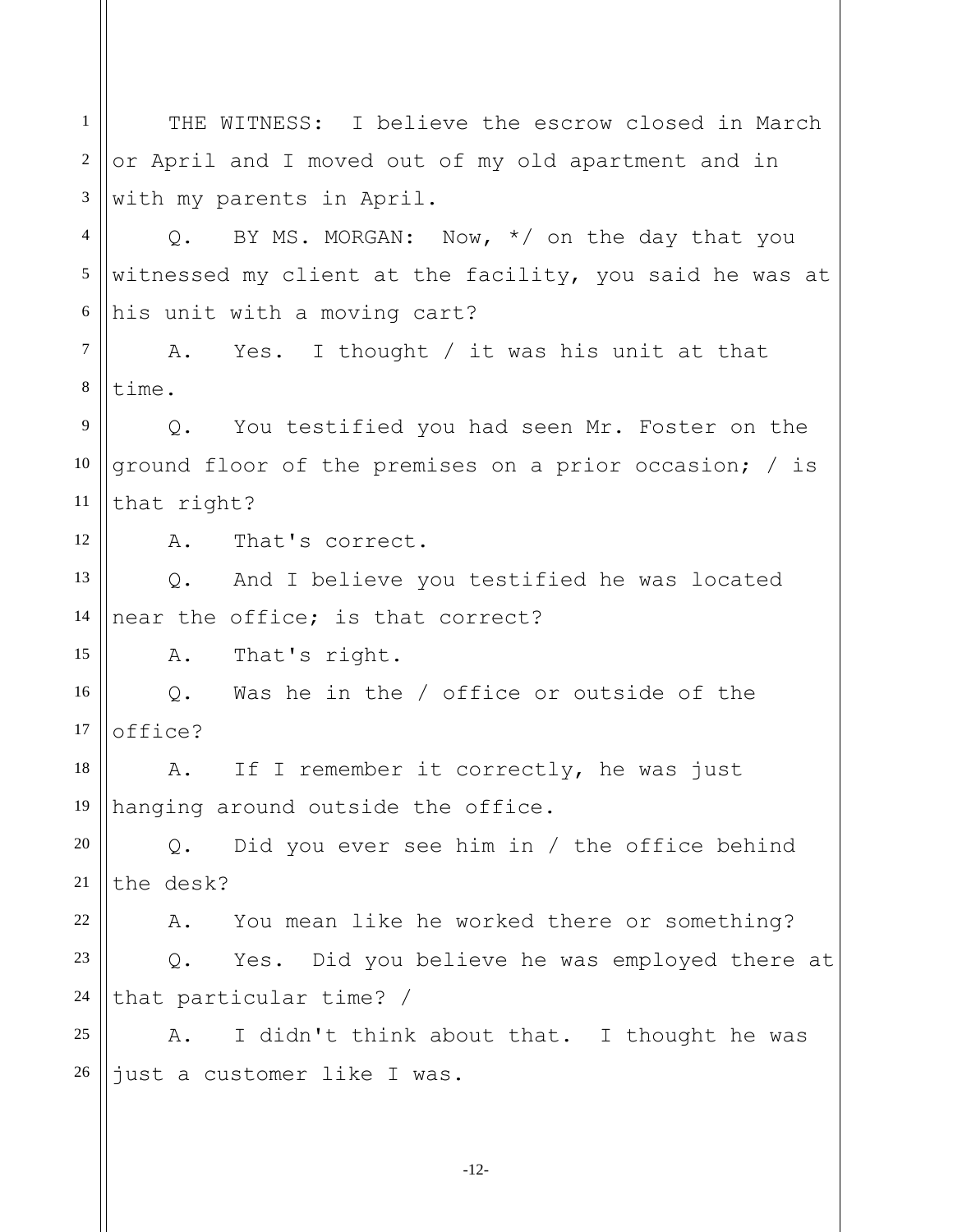1 2 3 4 5 6 7 8 9 10 11 12 13 14 15 16 17 18 19 20 21 22 23 24 25 26 Q. So you never had any dealings with him in relation / to your storage units that you were renting? A. No. Q. Okay. I misunderstood your testimony then. Now, there was a question earlier about if you had / ever met the defendant before this weekend? A. No, I had not. He was just someone that I had seen around there and I don't think \*/ I ever said anything to him before. Q. All right. A. Maybe I said hello or something at some time and I just don't remember. I don't / know. Q. That's fine. Now, you testified this morning about seeing property out by the trash dumpster on several occasions at Storage World. Do you remember / that testimony? A. Yes. Q. Have you ever disposed of your personal property at that trash dumpster before? A. Yes, I have. In fact, that's what I was / trying to get organized to do that day. I was sorting through my things and getting them ready to move to my new home. Q. Did / you ever see my client out at the trash area with a cart? A. Not that I remember.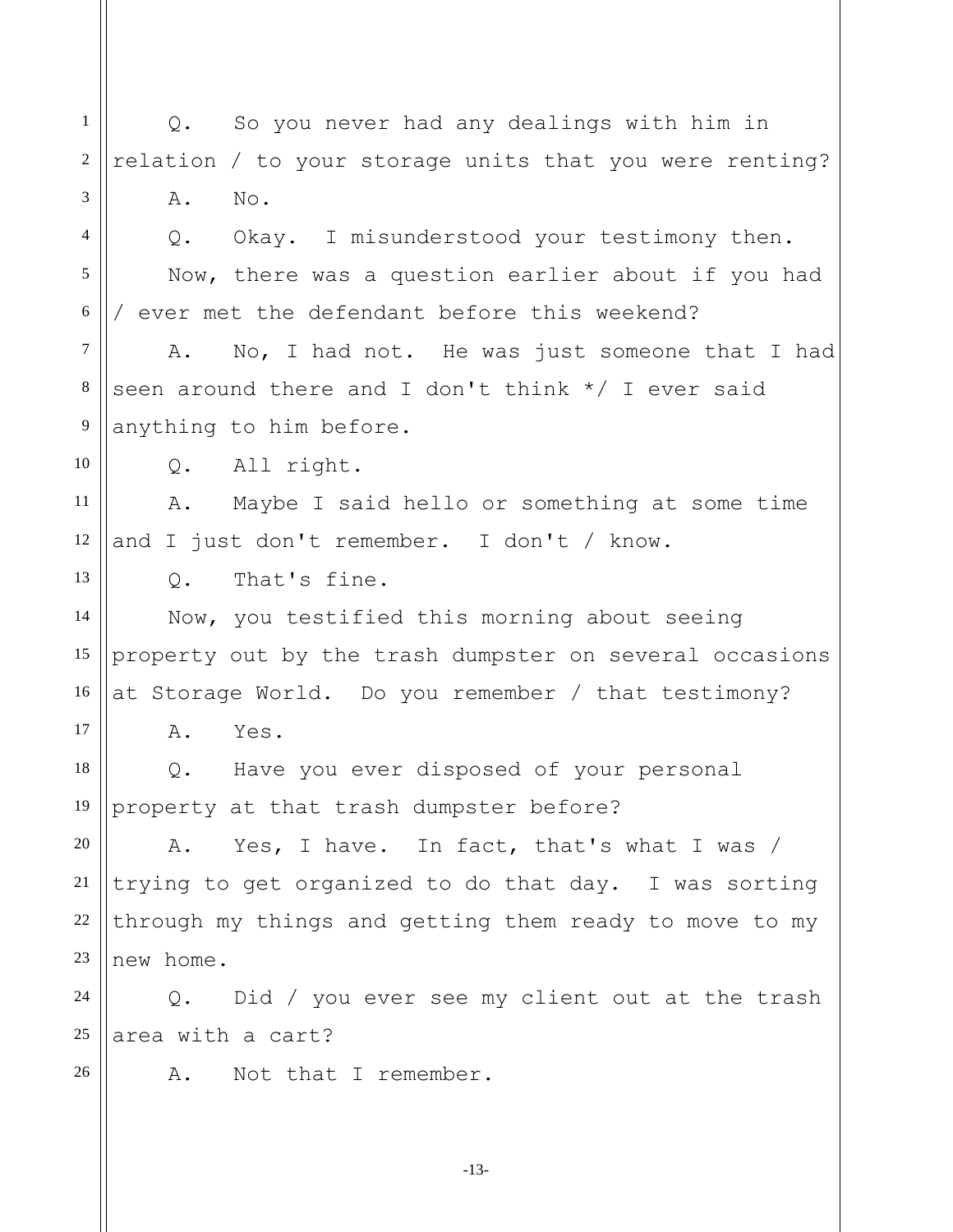1 2 3 4 5 6 7 8 9 10 11 12 13 14 15 16 17 18 19 20 21 22 23 24 25 26 Q. You don't remember ever seeing Mr. Foster there / either throwing furniture away or taking items from the trash? A. No, I am sorry, I don't remember that. Q. Is it a common practice for people / to go through the dumpster that is located there? A. I believe so. Sometimes people throw things away that somebody else possibly wants. Q. One man's trash / is another man's treasure, is that it? A. I suppose you could say that. I just know that I have enough of my own stuff and  $*/$  I don't need somebody else's. Q. Okay. When you spoke to Mr. Foster on that Saturday morning, you testified he didn't respond directly to you? A. I / didn't hear him say anything directed to me. Q. Did you make eye contact with him during that time? A. I exited out of my garage and / he was bending over the cart and loading it with boxes. I spoke to him and then when he didn't say anything I quickly went / back to what I was doing. Q. Okay. Did he stand up and look at you when you spoke to him?

-14-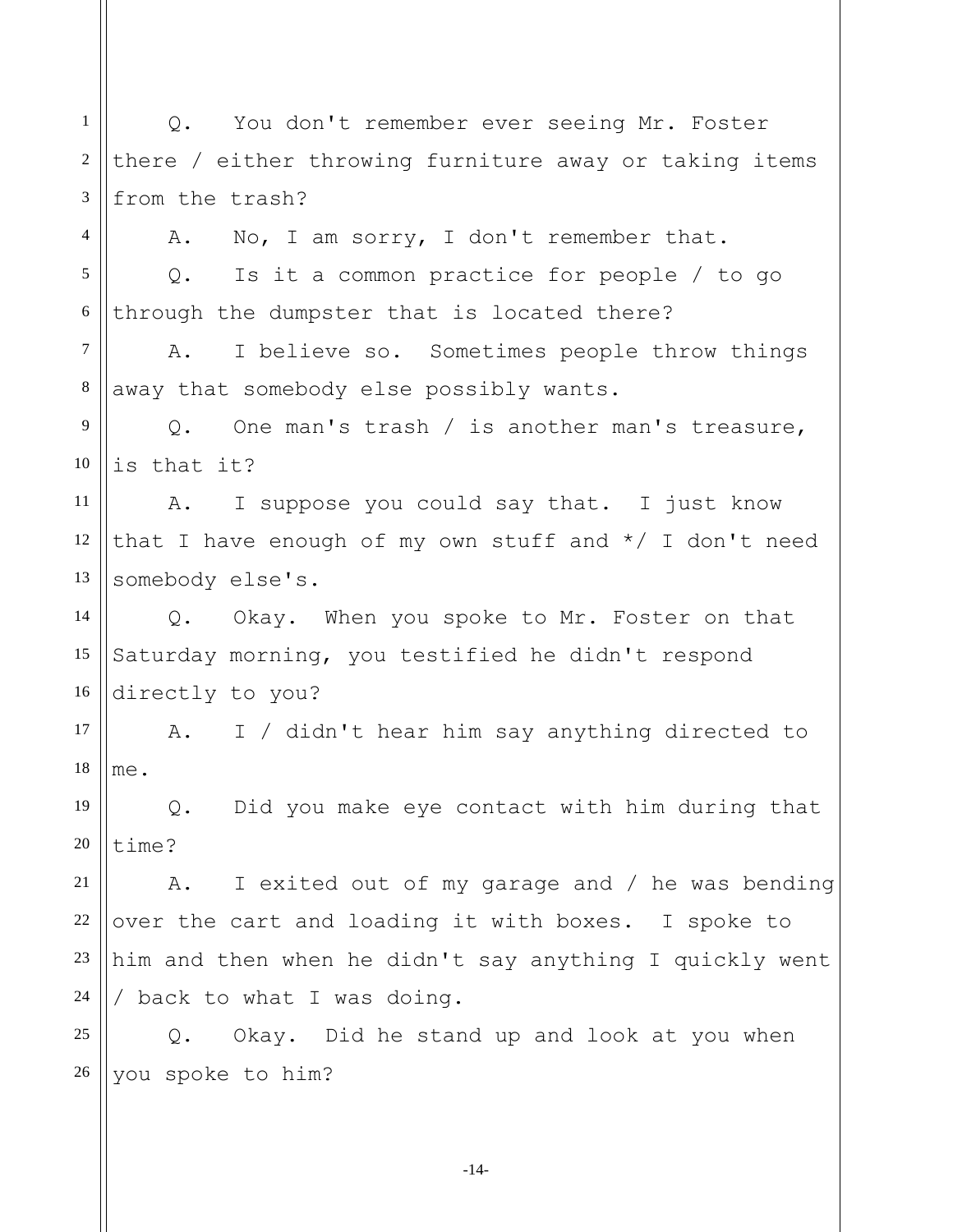-15- 1 2 3 4 5 6 7 8 9 10 11 12 13 14 15 16 17 18 19 20 21 22 23 24 25 26 MR. BAKER: Objection. Asked and answered. THE COURT: No. / Overruled. You may answer. THE WITNESS: He just put the boxes down and then went back into the garage to get more boxes. Q. BY MS. MORGAN: Could you determine if / he was loading or unloading the boxes? A. He was putting things on the moving cart and he took them somewhere. Q. But, you didn't see where / he went; is that correct? A. Yes. Q. Did you ask Mr. Foster what he was doing? A. No, I didn't. Q. Now, you were interviewed by the detective / later that weekend; is that correct? A. Yes, I was. Q. How were you contacted? A. The very next afternoon when I returned, the office manager approached me \*/ and asked me if I had seen anything the day before. Q. Do you remember that person's name? A. Yes. It was George. He was the weekend / manager there. Q. Had you had any dealings with him before that weekend?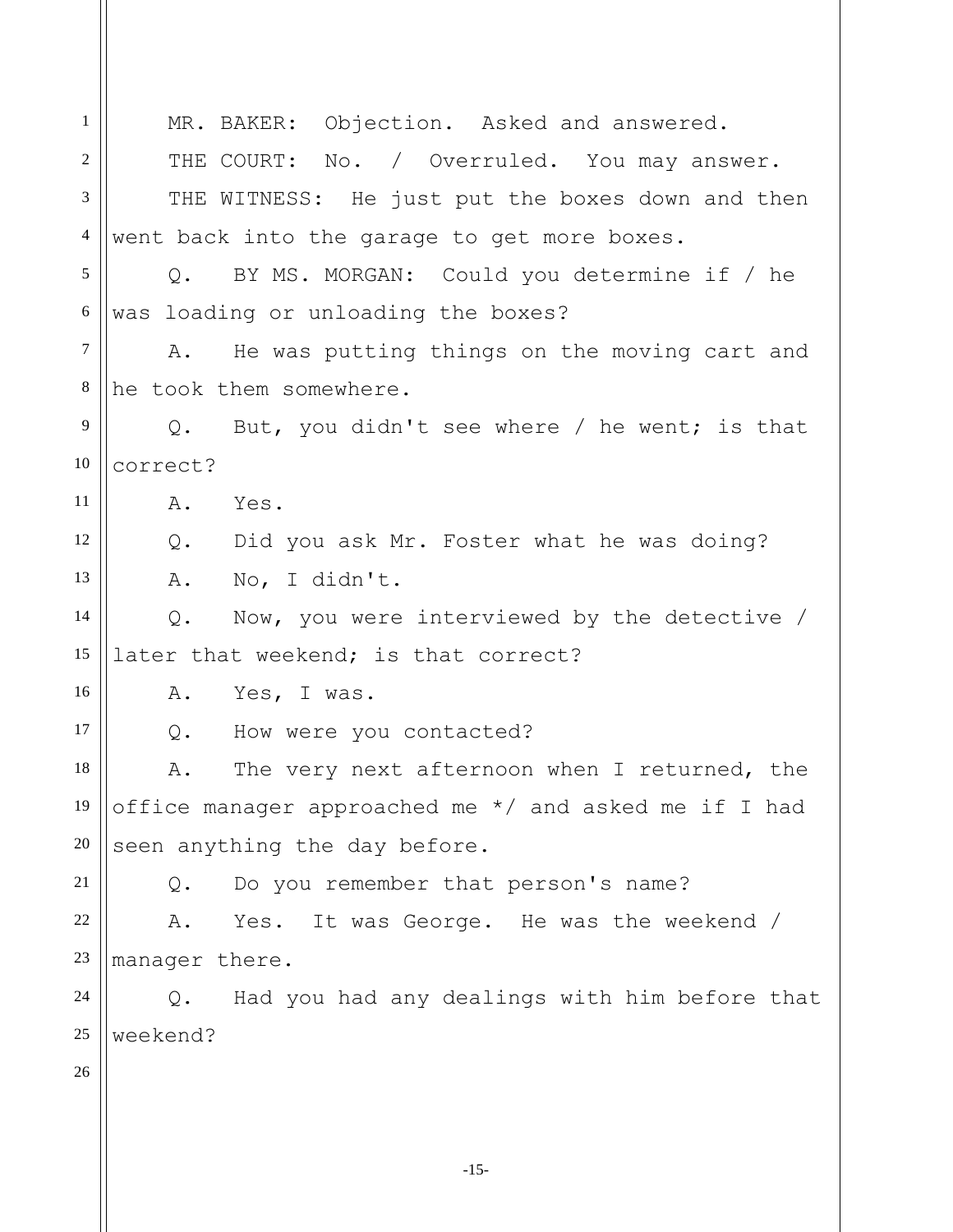1 2 3 4 5 6 7 8 9 10 11 12 13 14 15 16 17 18 19 20 21 22 23 24 25 26 A. I just had seen him there and I understood he was the manager. / I possibly paid my rental fees to him in the office, but I don't remember anything specific. Q. What did he say to you that day? / MR. BAKER: Objection. Hearsay. THE COURT: Sustained. Q. BY MS. MORGAN: You testified that George approached you the next day. Would that be Sunday? A. Correct. Q. What were you doing there that day? A. It / was the same thing that I was doing there Saturday. I needed to get my stuff cleaned up that weekend and so that's what I / was focused on. Q. Did your father bring you that Sunday as well? A. No. That afternoon my dad remained at home and didn't have to work. / I was just driving his car. Q. Did you own a vehicle at that time? MR. BAKER: Objection. Irrelevant. THE COURT: Sustained. Q. BY MS. MORGAN: When the manager asked you if you had / seen anything, what was that conversation? MR. BAKER: Objection. Hearsay. THE COURT: Sustained.

-16-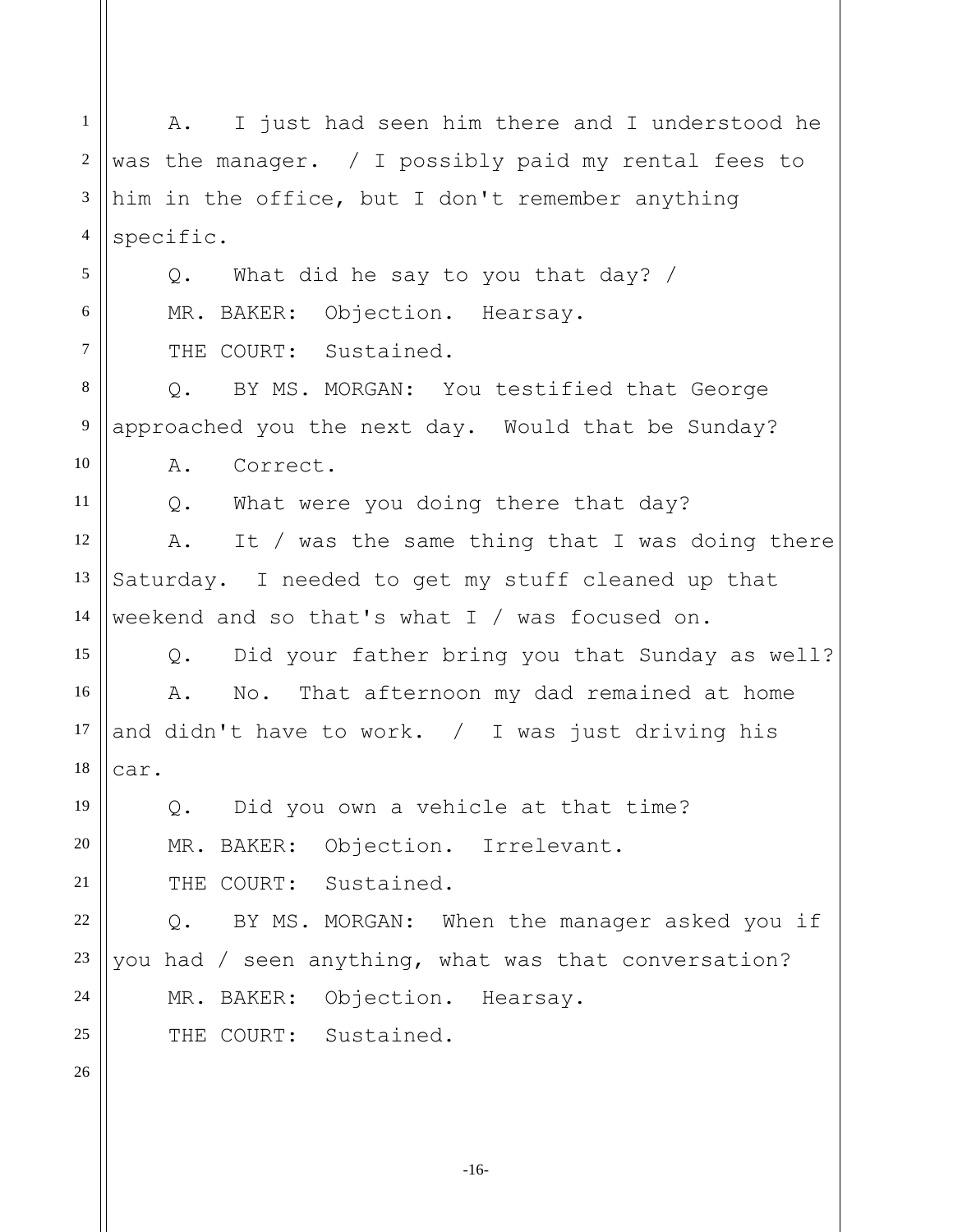1 2 3 4 5 6 7 8 9 10 11 12 13 14 15 16 17 18 19 20 21 22 23 24 25 26 MS. MORGAN: Your Honor, I will just recall this witness after we have the manager testify if that's  $*/$ all right. THE COURT: You may call whatever witness you desire to call. Either attorney is not precluded from calling any witnesses. MS. MORGAN: I was just hoping that / I wouldn't need to recall the witness and that I could ask her that question now. THE COURT: Is there any objection? MR. BAKER: No objection. That's fine. THE COURT: Proceed. / Q. BY MS. MORGAN: Did you have any conversation with the manager that day? A. He asked me if I had seen anything that day before. Q. And what was your / response to him? A. I told him about seeing the guy with the beard loading the boxes. Q. And what did George then say to you? A. He / just said that I might be contacted by the detectives. Q. Was that the end of the conversation? A. Yes, it was. MS. MORGAN: Nothing further, your Honor. THE COURT: Is / there any more redirect?

-17-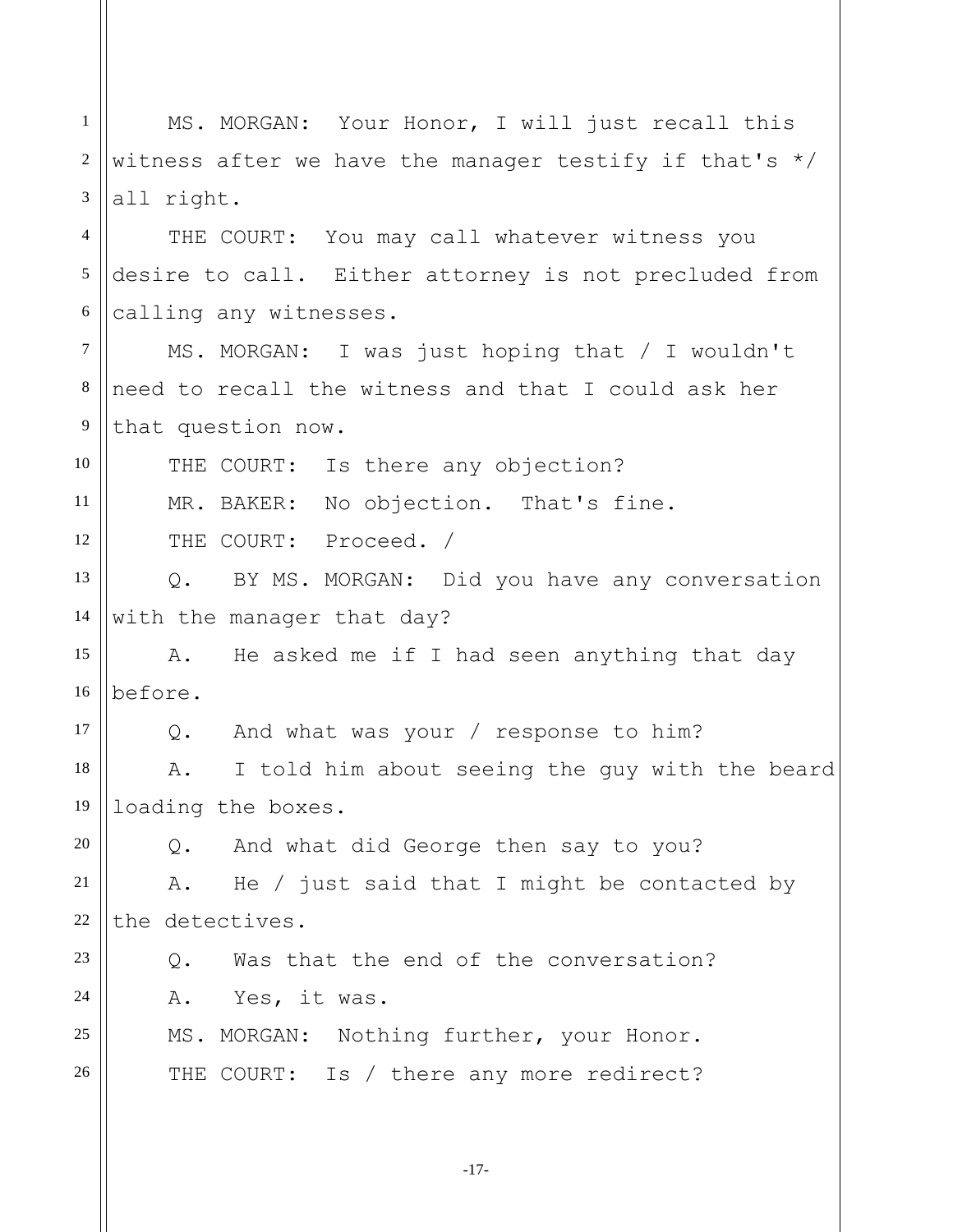1 2 3 4 5 6 7 8 9 10 11 12 13 14 15 16 17 18 19 20 21 22 23 24 25 26 MR. BAKER: Just a quick question. THE COURT: Proceed. REDIRECT EXAMINATION Q. BY MR. BAKER: When you had your conversation with the manager that weekend, did you describe to him what / you had seen Saturday? A. He just asked me if I had seen anything around the garage by mine. I told George that I had seen / the guy with a cart loading boxes. Q. And he told you that the detectives would be contacting you; is that correct? A. Yes. He said that \*/ they wanted to interview me. He gave me a business card to call the police detective. Q. So did you call the police or did they / contact you? A. Actually, they were there in the main office. George said they wanted to interview me separately. Q. Did you then go down to the / office and talk to them? A. Actually, the officer came up to question me at my garage unit. Q. And did the officer question you there at / Storage World?

-18-